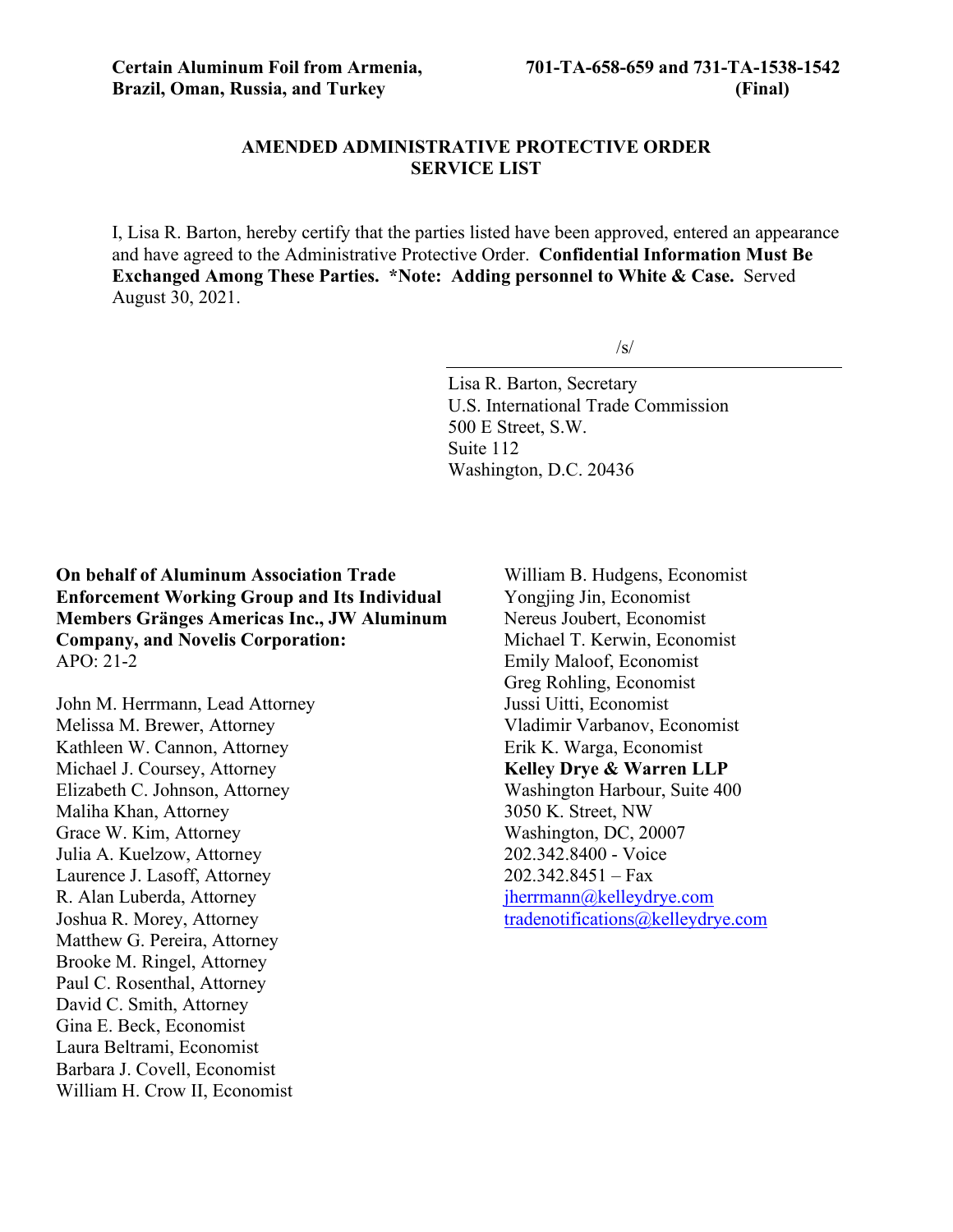**Brazil, Oman, Russia, and Turkey (Final)**

**On Behalf of Goodman Manufacturing Company, L.P., Bemis Company Inc., and Berry Global Inc.:** APO: 21-3

Richard P. Ferrin, Lead Attorney Douglas J. Heffner, Attorney Carrie Bethea, Associate Rose Woodland, Legal Assistant **Faegre Drinker Biddle & Reath LLP** 1500 K. Street, N.W. Washington, DC, 20005 202.842.8800 – Voice  $202.842.8465 - Fax$ [richard.ferrin@faegredrinker.com](mailto:richard.ferrin@faegredrinker.com)

**On behalf of ProAmpac Intermediate, Inc., Ampac Holding, LLC, and Jen-Coat, Inc.** APO: 21-10

Mark R. Ludwikowski, Lead Attorney William C. Sjoberg, Attorney R. Kevin Williams, Attorney Courtney G. Taylor, Attorney **Clark Hill PLC** 1001 Pennsylvania Ave, NW Suite 1300 South Washington, DC 20004 202.640.6680 – Voice [mludwikowski@clarkhill.com](mailto:mludwikowski@clarkhill.com)

**On behalf of New Process Steel and Oman Aluminum Rolling Company LLC:** APO: 21-16

Bernd G. Janzen, Lead Attorney Matthew R. Nicely, Esq. Yujin K. McNamara, Esq. Shana A. Hofstetter, Esq. Devin S. Sikes, Esq. Julia K. Eppard, Esq. Sydney Stringer, Esq. **Akin Gump Strauss Hauer & Feld LLP** 2001 K Street, NW Washington, DC 20006 202.887.4309 – voice 202.887.4288 – fax

### [bjanzen@akingump.com](mailto:bjanzen@akingump.com)

**On behalf of Joint Stock Company "Rusual Sayanal" and JSC Ural Foil, and "Rusal Armenal" Closed Joint Stock Company:** APO: 21-17

Matthew J. McConkey, Lead Attorney Nikolay Mizulin, Esq. Sydney Mintzer, Esq. Jing Zhang, Esq. Jennifer Parry, Esq. Fabian Rivelis, Sr. Int'l Trade Advisory **Mayer Brown LLP** 1999 K Street, NW Washington, DC 20006 202.263.3000 – voice  $202.263.3300 - fax$ [MMcConkey@mayerbrown.com](mailto:MMcConkey@mayerbrown.com)

### **On behalf of Trinidad Benham Corporation:** APO: 21-18

Lynn Fischer Fox, Lead Attorney J. David Park, Esq. Michael T. Shor, Esq. Henry D. Almond, Esq. Daniel R. Wilson, Esq. Leslie C. Bailey, Esq. Kang Woo Lee, Esq. Gina M. Colarusso, Esq. Phyllis Derrick, Int'l Trade Specialist Rick Johnson, Int'l Trade Specialist Amy Smith, Policy Advisor **Arnold & Porter Kaye Scholer LLP** 601 Massachusetts Ave., NW Washington, DC 20001 202.942.5601 – voice [Lynn.FischerFox@arnoldporter.com](mailto:Lynn.FischerFox@arnoldporter.com)

Jennifer Lutz, Vice President Jerrie V. Mirga, Vice President Cara Groden, Sr. Economist Susannah Perkins, Economist Aaron Cantler, Staff Economist Rebecca Tuzel, Staff Economist Emily Maguire, Research Assistant